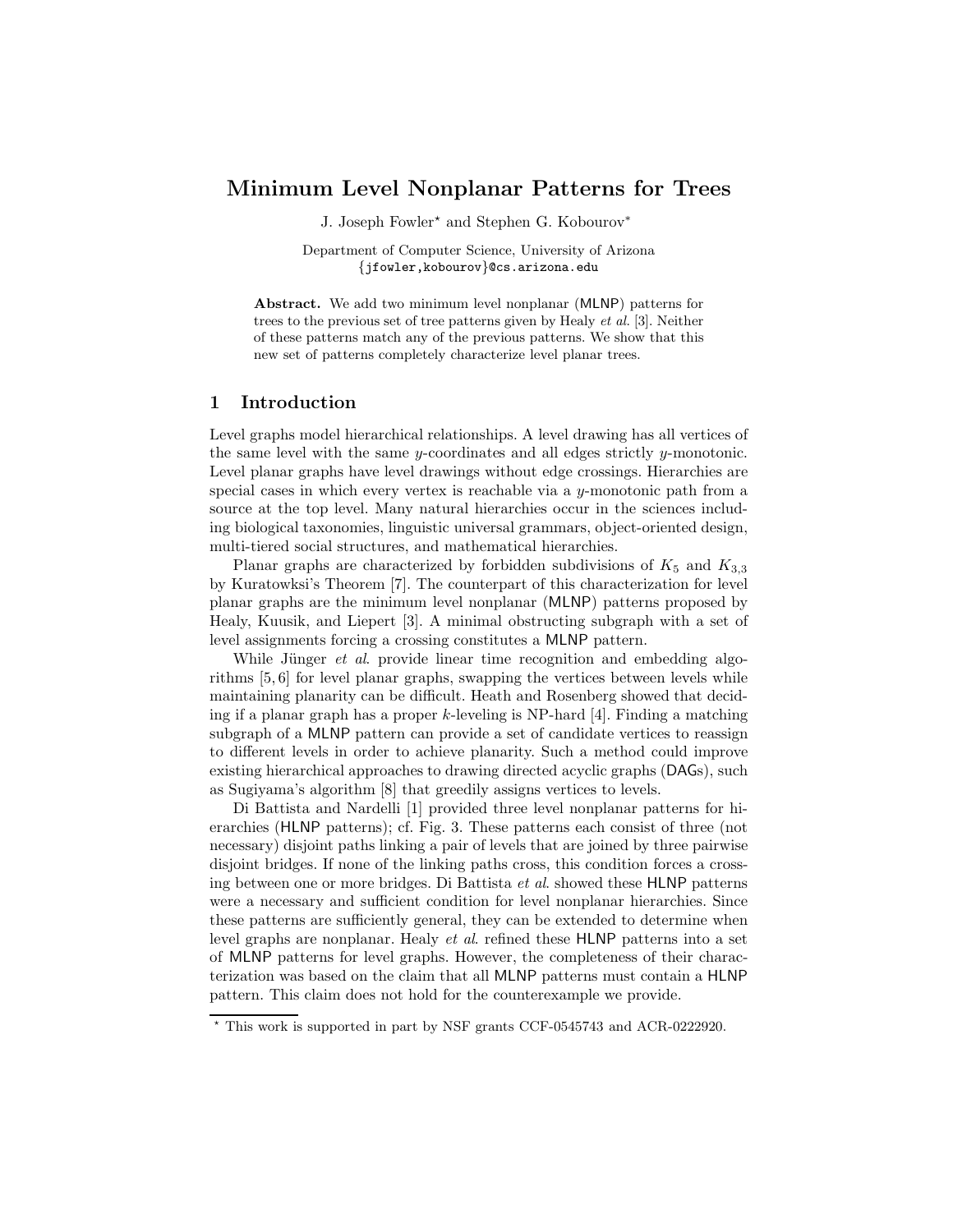

Fig. 1. Labelings preventing the forbidden ULP trees  $T_8$  and  $T_9$  from being level planar.

Estrella et al. [2] characterized the set of unlabeled level planar (ULP) trees on  $n$  vertices that are level planar over all possible  $n!$  labelings of the vertices from 1 to *n* in terms of the forbidden trees  $T_8$  and  $T_9$  in Fig. 1. The given labelings were used to show that these trees are level nonplanar. Each vertex is assigned to its own level so that its y-coordinate is based on its level. The level nonplanar assignment for  $T_9$  can be shown not to match any of the three HLNP patterns. This forms the basis of our counterexample. For every set of three paths linking any pair of levels in  $T_9$ , two of the three linking paths always has a bridge that shares a vertex with the other path. This violates the condition that forces a crossing between the third linking path and the bridge. As a result, this level nonplanar tree does not match any of the MLNP patterns given by Healy et al.

Healy *et al.* provides two of the MLNP patterns,  $P_1$  and  $P_2$ , for trees that each contain a HLNP pattern; cf. Fig. 2(a) and (b). Both have three disjoint paths linking the top and bottom levels with the three pairwise bridges that form a subdivided  $K_{1,3}$ . We provide two more MLNP patterns,  $P_3$  and  $P_4$  for level nonplanar trees; cf. Fig.  $2(c)$  and (d) based upon  $T_9$ . Both of these patterns consist of two paths that have a common vertex x or subpath  $x \rightarrow y$  that lies between two intermediate levels. A crossing is forced between the two paths since x or  $x \rightsquigarrow y$  must lie between two different sections of path that they are on in order to avoid a self-crossing of that path.



Fig. 2. Four minimum level nonplanar (MLNP) patterns for level nonplanar trees.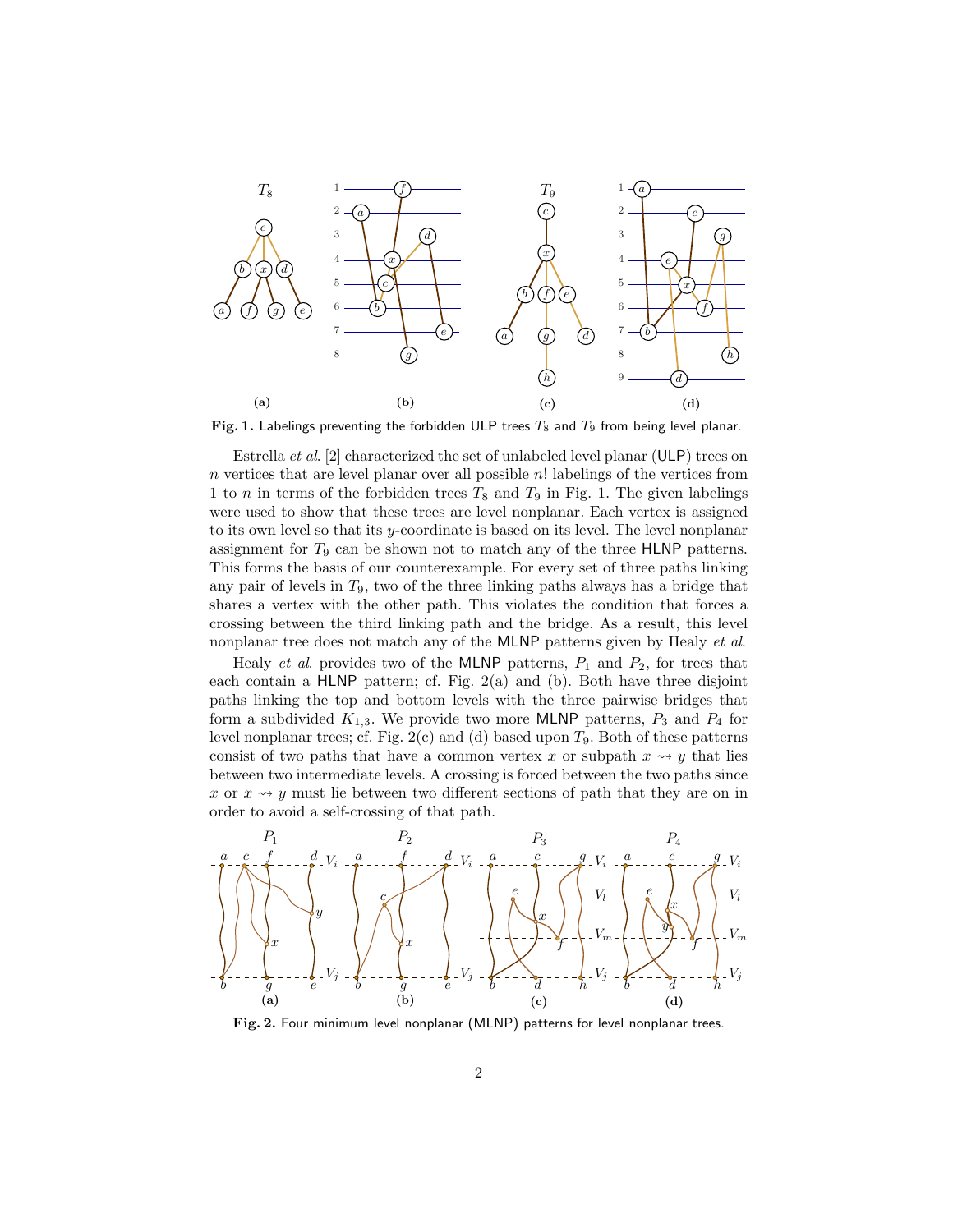### 2 Preliminaries

A k-level graph  $G(V, E, \phi)$  on n vertices has leveling  $\phi : V \to [1..k]$  where every  $(u, v) \in E$  either has  $\phi(u) < \phi(v)$  if G is directed or  $\phi(u) \neq \phi(v)$  if G is undirected. This leveling partitions V into  $V_1 \cup V_2 \cup \cdots \cup V_k$  where the level  $V_j = \phi^{-1}(j)$  and  $V_i \cap V_j = \emptyset$  if  $i \neq j$ . A proper level graph only has short edges in which  $\phi(v) = \phi(u) + 1$  for every  $(u, v) \in E$ . Edges spanning multiple levels are long. A hierarchy is a proper level graph in which every vertex  $v \in V_i$  for  $j > 1$  has at least one incident edge  $(u, v) \in E$  to a vertex  $u \in V_i$  for some  $i < j$ .

A path p is a nonrepeating ordered sequence of vertices  $(v_1, v_2, \ldots, v_t)$  for  $t \geq 1$ . Let  $\text{MIN}(p) = \min\{\phi(v) : v \in p\}$ ,  $\text{MAX}(p) = \max\{\phi(v) : v \in p\}$ , and  $\mathcal{P}(i,j) = \{p : p \text{ is a path where } i \leq \text{MIN}(p) < \text{MAX}(p) \leq j\}$  are the paths between levels  $V_i$  and  $V_j$ . A linking path, or link,  $L \in \mathcal{L}(i, j)$  is a path  $x \leadsto y$  in which  $i = \text{MIN}(L) = \phi(x)$  and  $\text{MAX}(L) = \phi(y) = j$ , and  $\mathcal{L}(i, j) \subseteq \mathcal{P}(i, j)$  are all paths linking the extreme levels  $V_i$  and  $V_j$ . A bridge b is a path  $x \leadsto y$  in  $\mathcal{P}(i, j)$ connecting links  $L_1, L_2 \in \mathcal{L}(i, j)$  in which  $b \cap L_1 = x$  and  $b \cap L_2 = y$ .

**Theorem 1 (Di Battista and Nardelli [1])** A hierarchy  $G(V, E, \phi)$  on k levels is level planar if and only if there does not exist three paths  $L_1, L_2, L_3 \in \mathcal{L}(i, j)$ linking levels  $V_i$  and  $V_j$  for  $1 \leq i < j \leq k$  where one of the following hold:

- (a) Links  $L_1, L_2,$  and  $L_3$  are completely disjoint and pairwise connected by bridges  $b_1$  from  $L_1$  to  $L_3$ ,  $b_2$  from  $L_2$  to  $L_3$ , and  $b_3$  from  $L_2$  to  $L_3$  such that  $b_1, b_2, b_3 \in \mathcal{P}(i, j)$  and  $b_1 \cap L_2 = b_2 \cap L_1 = b_3 \cap L_1 = \emptyset$ ; cf. Fig. 3(a).
- (b) Links  $L_1$  and  $L_2$  share a path  $C = L_1 \cap L_2 \in \mathcal{P}(i, j)$  starting from endpoint p in  $V_i$  or  $V_j$  that is disjoint from  $L_3$ ,  $L_1 \cap L_3 = L_2 \cap L_3 = \emptyset$ , connected by bridges  $b_1$  from  $L_1$  to  $L_3$  and  $b_2$  from  $L_1$  to  $L_3$  such that  $b_1, b_2 \in \mathcal{P}(i, j)$  and  $b_1 \cap L_2 = b_2 \cap L_1 = \emptyset$ ; cf. Fig. 3(b).
- (c) Links  $L_1$  and  $L_2$  share a path  $C_1 = L_1 \cap L_2 \in \mathcal{P}(i, j)$  starting from endpoint p in  $V_i$  and links  $L_2$  and  $L_3$  share a path  $C_2 = L_2 \cap L_3 \in \mathcal{P}(i,j)$  starting from endpoint q in  $V_j$  such that  $C_1 \cap C_2 = \emptyset$ . Links  $L_1$  and  $L_3$  are connected by bridge  $b \in \mathcal{P}(i, j)$  such that  $b \cap L_2 = b \cap C_1 = b \cap C_2 = \emptyset$ ; cf. Fig. 3(c).



Fig. 3. The three patterns characterizing hierarchies. Patterns  $P_B$  and  $P_C$  are special cases of  $P_A$ . The dashed curves in (b) and (c) are extraneous paths highlighting the relationship  $P_B$  and  $P_C$  have with  $P_A$ . If the bridge  $b_3$  in (a) has no edges, then  $P_A$  contains  $P_B$  with the extra path  $s \leadsto c$  in (b). Similarly, if both the bridges  $b_2$  and  $b_3$  in (c) have no edges, then  $P_A$  contains  $P_C$  with the two paths  $s \leadsto c$  and  $x \leadsto d$  in (c).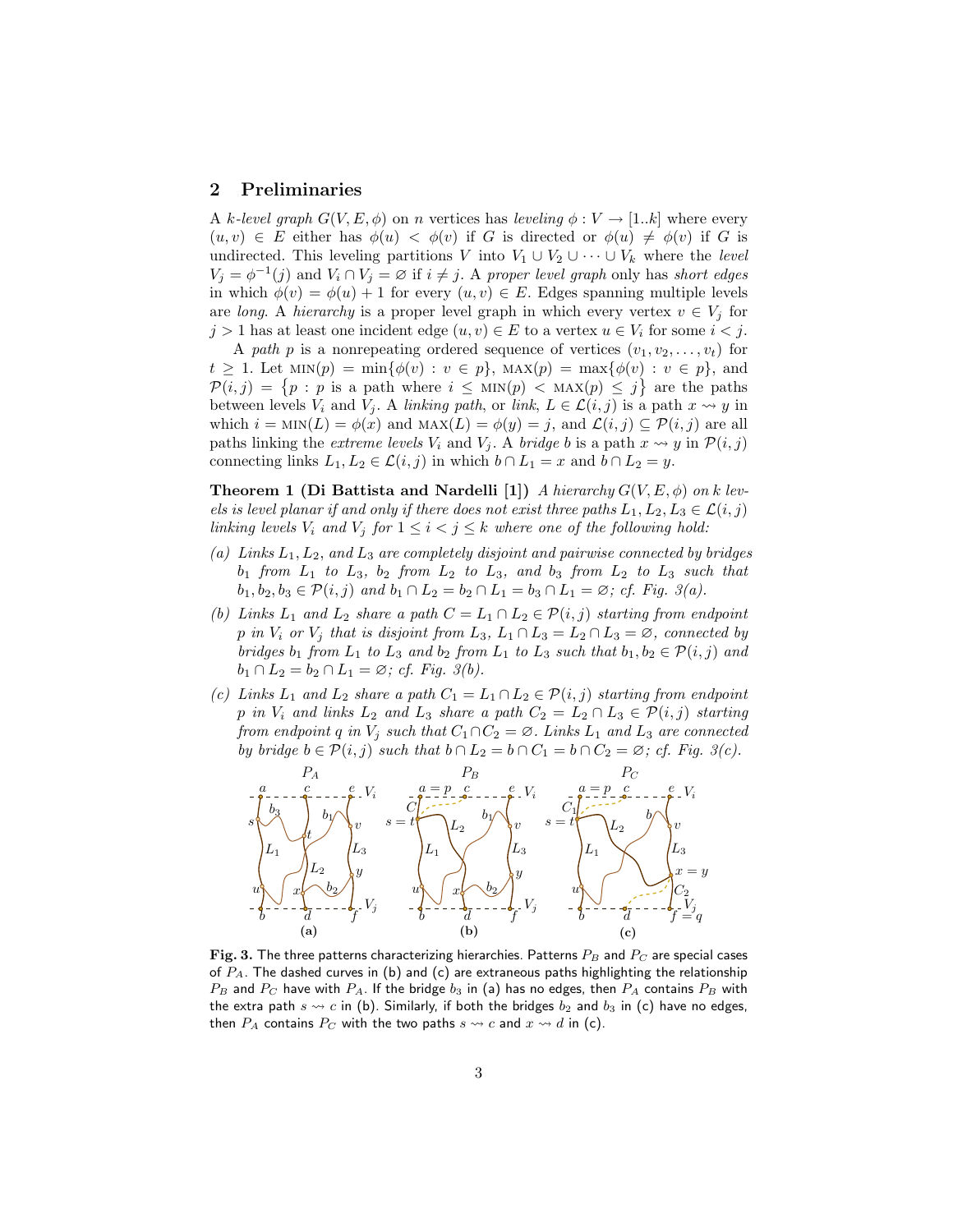Any *improper level graph* can be made proper by subdividing all long edges into short edges. A level drawing of G has all of its level-j vertices in the j<sup>th</sup> level  $V_j$  placed along the track  $\ell_j = \{(x, k - j) | x \in \mathbb{R}\}$ , and each edge  $(u, v) \in E$  is drawn as a continuous strictly y-monotonic sequence of line segments downwards. A level drawing drawn without edge crossings shows that G is level planar. Any level graph can be made into hierarchy by adding a new source with paths to all vertices unreachable via a y-monotonic path to a source. A pattern is a set of level nonplanar graphs sharing structural similarities. Each graph matching a *level nonplanar* (LNP) pattern  $P$  is level nonplanar. Removing any edge from the underlying graph of a *minimum level nonplanar* (MLNP) pattern gives a level planar graph. A HLNP pattern  $P$  is a LNP pattern in which every matching graph is a hierarchy. The previous theorem gave the set of three HLNP patterns.

## 3 MLNP Patterns for Trees

We begin by providing an extended set of **MLNP** patterns for trees.

**Theorem 2** A level tree  $T(V, E, \phi)$  on k levels is minimum level nonplanar if

- (1) there are three disjoint paths  $L_1, L_2, L_3 \in \mathcal{L}(i, j)$  for  $1 \leq i \leq j \leq k$  where  $P_A$ of Theorem 1(a) applies and the union of the three bridges  $b_1 \cup b_2 \cup b_3$  forms a subdivided  $K_{1,3}$  subtree S with vertex c of degree 3 so that either
	- (a) c is in  $V_i$  and a leaf of S is in  $V_i$  as in Fig. 4(a) or c is in  $V_j$  and a leaf of  $S$  is in  $V_i$ , or
	- (b) one leaf of S is in  $V_i$  and another leaf of S is in  $V_j$  as in Fig. 4(b), or
- (2) there are four paths  $L_1, L_2, L_3, L_4 \in \mathcal{L}(i, j)$  for  $1 \leq i < j \leq k$  where  $L_1$  and  $L_4$  are disjoint,  $L_1$  and  $L_2$  join at a vertex in  $V_j$  to form a path with endpoints in  $V_i$ ,  $L_3$  and  $L_4$  join at a vertex in  $V_i$  to form a path with endpoints in  $V_j$ , and there exist intermediate levels  $V_l$  and  $V_m$  for some  $i < l < m < j$  in which either  $L_2$  or  $L_3$  consists of three subpaths  $C_1$ ,  $C_2$ , and  $C_3$  such that  $C_1 \in \mathcal{L}(i,m)$   $(d \leadsto e \text{ as in Fig. } 4(c)), C_2 \in \mathcal{L}(l,m)$   $(e \leadsto f \text{ as in Fig. } 4(c)),$ and  $C_3 \in \mathcal{L}(l, j)$   $(f \leadsto g$  as in Fig.  $4(c)$ , so that
	- (c)  $L_2 \cap L_3 = x$  where  $l \leq \phi(x) \leq m$  as in Fig. 4(c), or
	- (d)  $L_2 \cap L_3 = p$  a path  $x \leadsto y$  where  $l \leq \phi(x) < \phi(y) \leq m$  as in Fig. 4(d).



Fig. 4.  $P_1$  of (a) and  $P_2$  of (b) are MLNP patterns  $T1$  and  $T2$  given by Healy et al. [3], respectively.  $P_3$  matches  $T_9$  in Fig. 1.  $P_4$  splits the degree 4 vertex x of  $P_3$  into path  $x \leadsto y$ .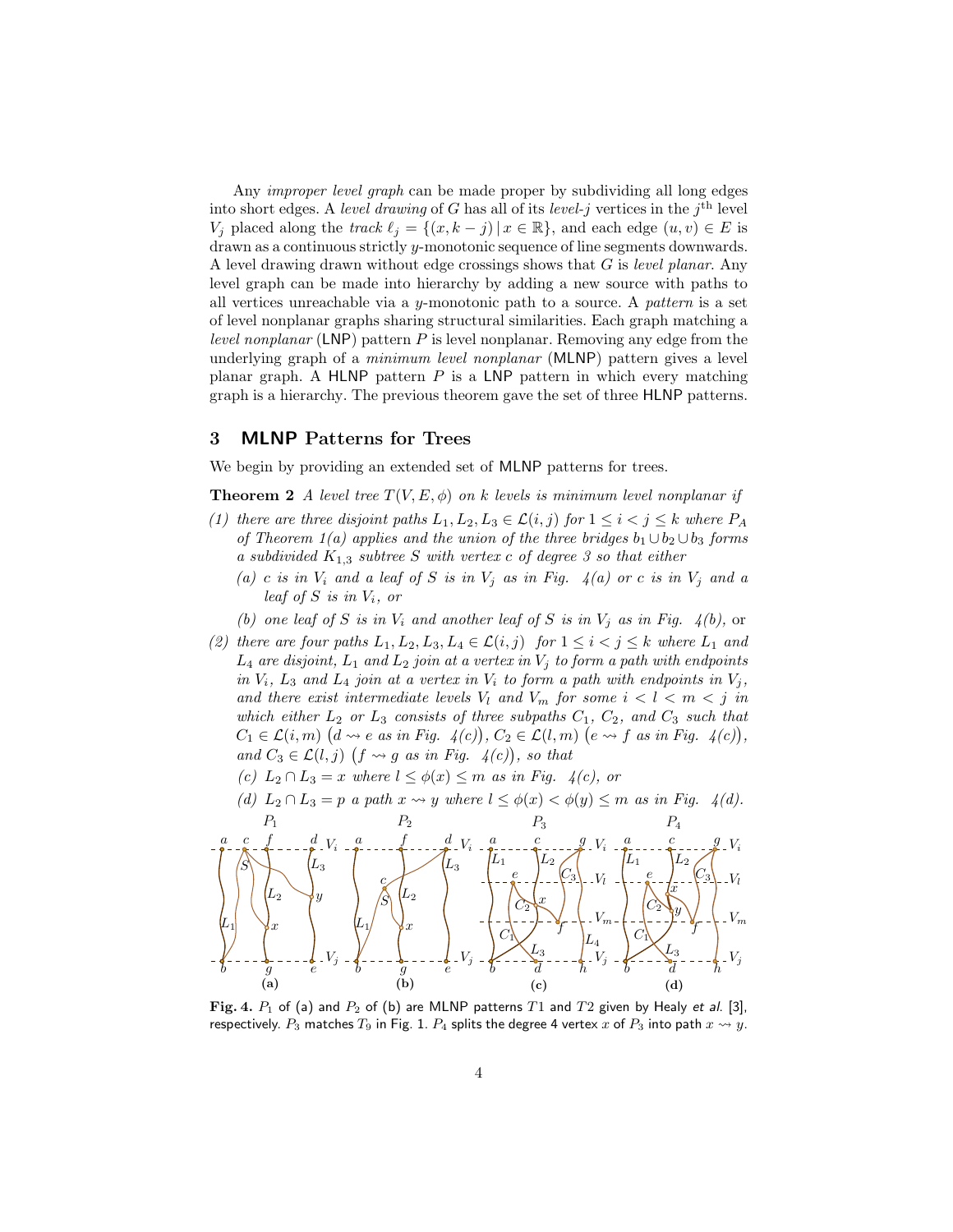

Fig. 5. The various cases of deleting any edge from pattern  $P_3$  in (a). The dashed curves represent the removed edges.

*Proof.* The description of patterns  $P_1$  and  $P_2$  are more succinctly stated and more closely match notation used in Theorem 1 from [1] than the Healy et al. characterization of MLNP T1 and T2 tree patterns given in Section 3.1 of [3]; see the appendix for the original descriptions of T1 and T2.

To show that  $P_1$  and  $P_2$  match the patterns of T1 and T2 is simply a matter of verifying that  $P_1$  and  $P_2$  have the four common conditions listed for T1 and T2 and that the specific conditions for each one are satisfied, all of which is immediate from the definitions of  $P_1$  and  $P_2$ . To show that T1 and T2 match  $P_1$ and  $P_2$  requires applying Lemmas 8, 9, 10 in the appendix from [3]. Given that the definitions are equivalent, we apply Theorem 7 in the appendix from [3] to see that  $P_1$  and  $P_2$  are indeed minimum level nonplanar.

We delete an edge from each linking path or bridge of  $P_3$  and  $P_4$  and show how to avoid a crossing in each case.

- (i) If an edge is deleted along  $a \rightarrow b$  as in Fig. 5(b), then the remaining path can reside under the path  $f \leadsto g \leadsto h$  where d is then moved left of b.
- (ii) If an edge is deleted along  $b \leadsto x$  as in Fig. 5(c), then the other path can take direct advantage of that gap.
- (iii) If an edge is deleted along  $d \rightsquigarrow e$  as in Fig. 5(d), then  $a \rightsquigarrow b$  is drawn through the gap with  $d$  left of  $b$ .
- (iv) If an edge is deleted along  $x \rightarrow c$  as in Fig. 5(e), then  $d \rightarrow e$  can be drawn right of  $b \rightsquigarrow x$  whereas  $f \rightsquigarrow q$  is drawn left.
- (v) If an edge is deleted along  $e \rightarrow f$  as in Fig. 5(f), then  $d \rightarrow e$  is drawn left of  $b \rightsquigarrow x$  using the gap to avoid a crossing.
- (vi) If an edge is deleted along  $f \rightsquigarrow g$  as in Fig. 5(g), then  $d \rightsquigarrow e$  is drawn left of  $b \rightsquigarrow c$  and  $a \rightsquigarrow b$  is drawn through the gap of  $f \rightsquigarrow g$ .
- (vii) If an edge is deleted along  $g \nightharpoonup h$  as in Fig. 5(h), then  $d \nightharpoonup e$  is drawn left of  $b \rightsquigarrow c$  that is left of  $f \rightsquigarrow g$  and  $a \rightsquigarrow b$  drawn through the gap of  $g \rightsquigarrow h$ .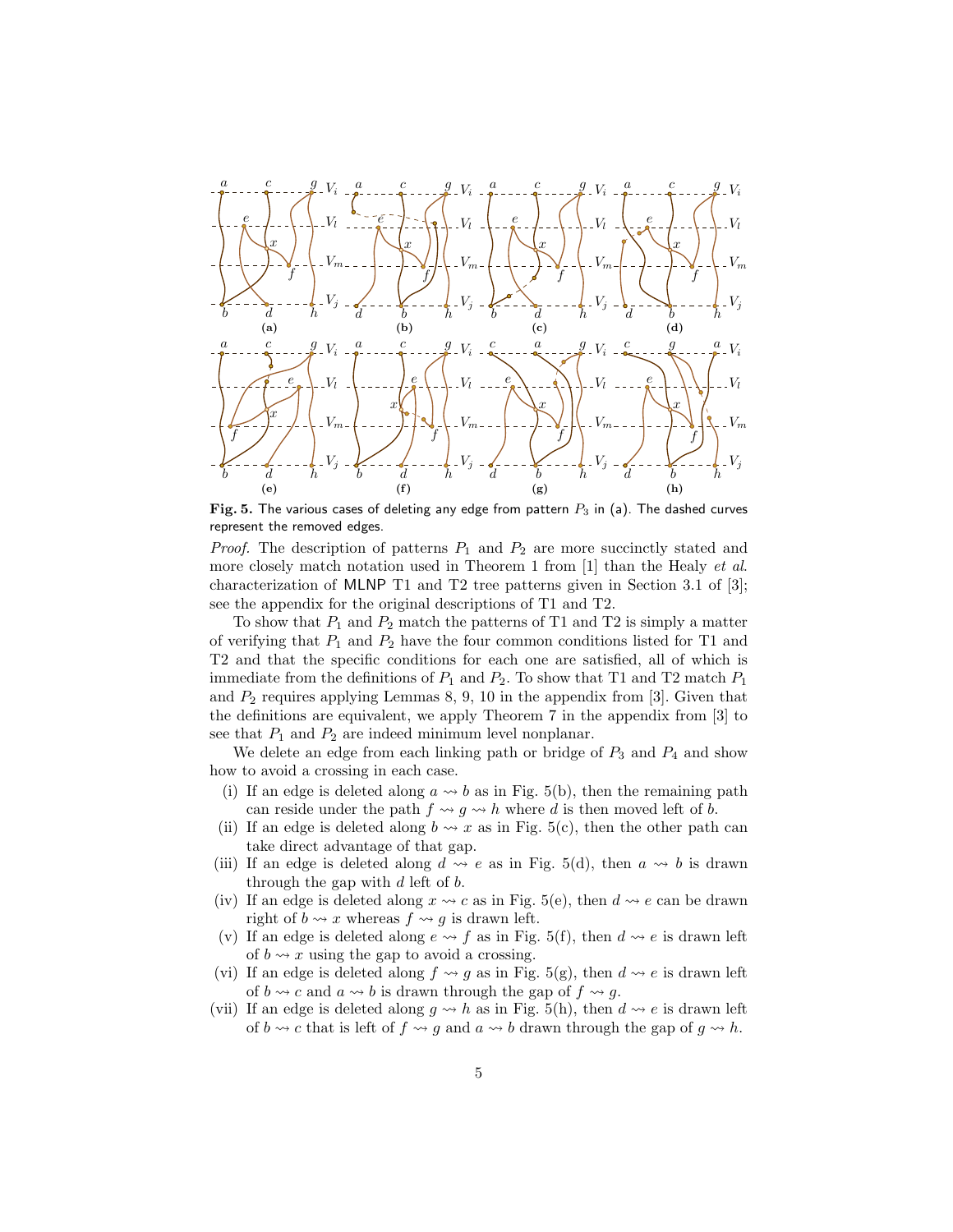

Fig. 6.  $P_3$  in (a) is augmented from the top in (b) and from the bottom in (c) to form hierarchies with subtrees matching  $P_2$  in both (b) and (c).

The argument used by Estrella *et al.* [2] to show  $T_9$  is level nonplanar easily generalizes for  $P_3$  and  $P_4$ . Finally, we observe that in the description of T1 and T2, that both trees have exactly one vertex of degree 3. Since both  $P_3$  has a vertex of degree 4 and  $P_4$  has two vertices of degree 3, neither can match  $P_1$  or  $P_2$ . Hence, all four MLNP patterns are distinct. □

The distinctness of four MLNP patterns shows that  $P_3$  and  $P_4$  are counterexamples to the claim of Theorem 15 of Healy et al. [3] that all level nonplanar trees are matched by either T1 or T2. They contended that any level nonplanar graph augmented to form a hierarchy would match the same HLNP pattern before being augmented. We next show why this argument fails for  $P_3$ .

**Lemma 3**  $P_3$  augmented to form a hierarchy has a subtree matching  $P_2$ .

*Proof.* Fig. 6 shows the highlighted subtrees that match  $P_2$  when  $P_3$  is augmented to form a hierarchy. However,  $P_2$  does not match  $P_3$  by Theorem 2. □

The next lemma gives the minimal conditions for a MLNP tree pattern.

**Lemma 4** A level nonplanar  $T(V, E, \phi)$  on k levels must contain three disjoint links  $L_1, L_2, L_3 \in \mathcal{L}(i, j)$  linking levels  $V_i$  and  $V_j$  for  $1 \leq i < j \leq k$  with bridges  $b_1$  from  $L_1$  to  $L_2$  and  $b_2$  from  $L_2$  to  $L_3$  with  $b_1, b_2 \in \mathcal{P}(i,j)$  with endpoints  $x = b_1 \cap L_2$  and  $y = b_1 \cap L_2$  so that (i)  $x = y$ , (ii)  $\phi(x) > \phi(y)$ , or (iii)  $\phi(x) < \phi(y)$ .



Fig. 7. The three minimal patterns that must be part of any MLNP pattern for trees.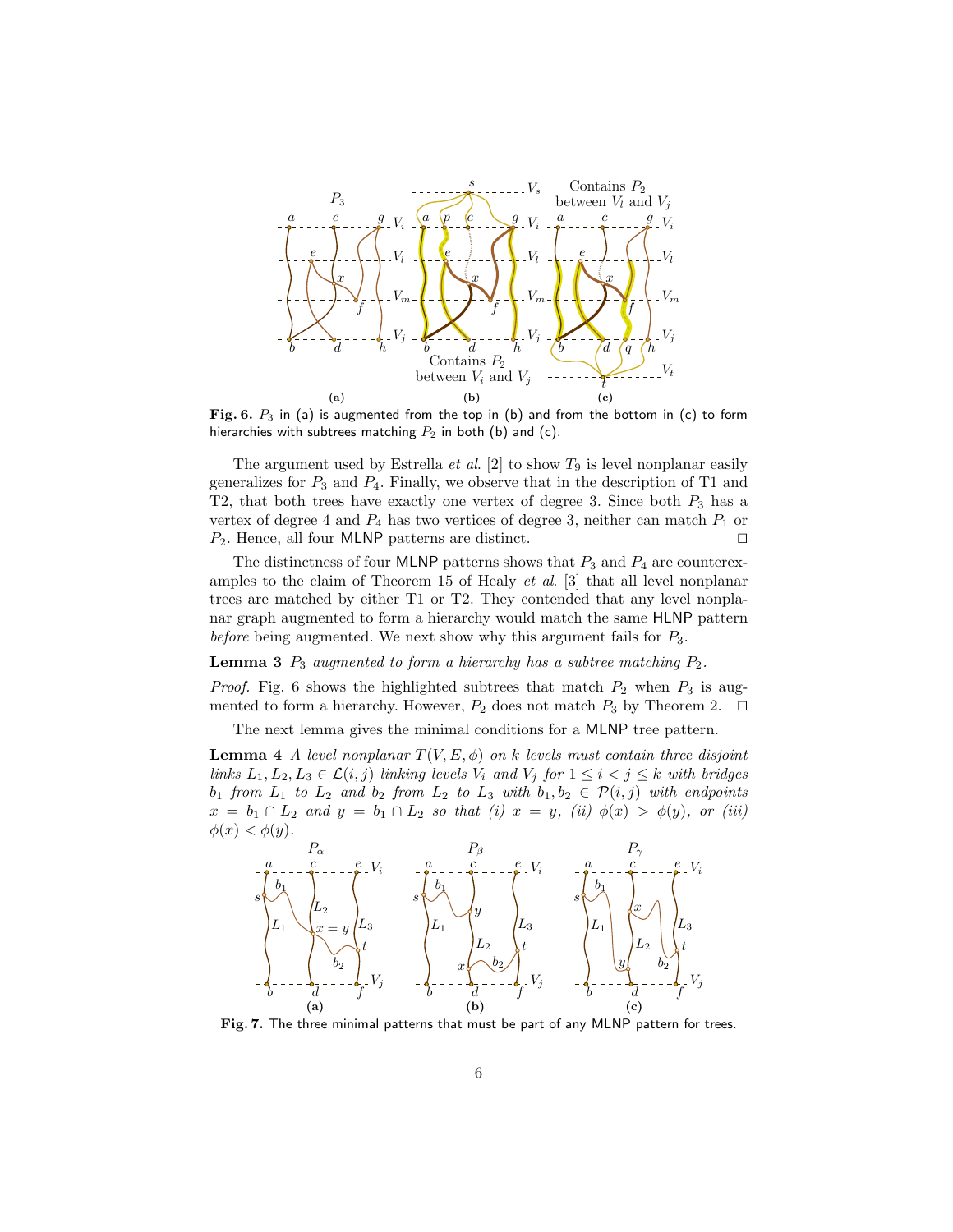*Proof.* We observe that these conditions fall short of  $P_A$  of Theorem 1(a) by only one bridge. By Lemma 10 of  $[3]$  in the appendix,  $P_A$  is the only HLNP pattern that can match a tree. Hence, so our assertion holds for  $P_1$  and  $P_2$ , equivalent to T1 and T2, that Lemmas 8, 9, 10 of [3] show to be special cases of  $P_A$ .

Let us assume that we have a MLNP pattern P between levels  $V_i$  and  $V_j$  and  $|i-j|$  is a minimum. Clearly, P must have three (not necessarily) disjoint paths  $L_1, L_2, L_3 \in \mathcal{L}(i, j)$  linking levels  $V_i$  and  $V_j$ . Otherwise, if there were just two linking paths  $L_1$  and  $L_2$ , then there can be no path in  $\mathcal{P}(i, j)$  joining the two, since otherwise the path would be part of a third linking path. This implies  $L_1$ and  $L_2$  are in separate components contradicting the minimality of  $P$ .

At least one of the three paths, say it is  $L_2$ , must be joined to the other two paths  $L_1$  or  $L_3$ , or P would be disconnected again contradicting the minimality of P. If  $b_1 \cap b_2$  form a nonempty path, then  $b_1 \cup b_2$  would form a subtree homeomorphic to  $K_{1,3}$ , and either pattern  $P_1$  or  $P_2$  of Theorem 2 would result. Thus,  $b_1$  and  $b_2$  can share at most one vertex as in  $P_\alpha$  of Fig. 7(a). Otherwise there must have endpoints  $x = b_1 \cup L_2$  and  $y = b_2 \cup L_2$  where either  $\phi(x) > \phi(y)$  as in  $P_\beta$  of Fig. 7(b) or (iii)  $\phi(x) < \phi(y)$  as in  $P_\gamma$  of Fig. 7(c). We observe that  $P_\alpha$ matches  $P_3$  and  $P_\gamma$  matches  $P_4$ . □

We next show that  $P_4$  is easily derived from  $P_3$ .

**Lemma 5**  $P_4$  is only the distinct MLNP pattern for trees that be formed from  $P_3$  (by splitting the degree-4 vertex) not containing a subtree matching  $P_2$ .

*Proof.* Fig. 8 shows the three ways in which the degree-4 vertex of  $P_3$  can be split into two degree-3 vertices. Two of the ways contain subtrees that match  $P_2$ for intermediate levels.

Applying definition of  $P_3$  given in Theorem 2, the links  $L_2$  and  $L_3$  share a common vertex x as in Fig. 8(a). If x is replaced by a path  $x \rightsquigarrow y$ , then there are three cases: (i)  $L_2 \cap L_3 = \emptyset$ , (ii)  $L_2 \cap L_3 = x \leadsto y$  with  $\phi(x) > \phi(y)$ , and (iii)  $L_2 \cap L_3 = x \leadsto y$  with  $\phi(x) < \phi(y)$ . For (i) and (ii),  $P_2$  matches a subtree between levels  $V_l$  and  $V_m$  as in Fig. 8(b) and between levels  $V_i$  and  $V_j$  as in Fig. 8(c). The final case (iii), which is  $P_4$ . □

We conclude by showing the completeness of our characterization for level nonplanar trees.



Fig. 8. The three ways in which the degree-4 vertex of  $P_3$  can be split into two vertices of degree 3, the last of which yields  $P_4$ . The other two match  $P_2$ .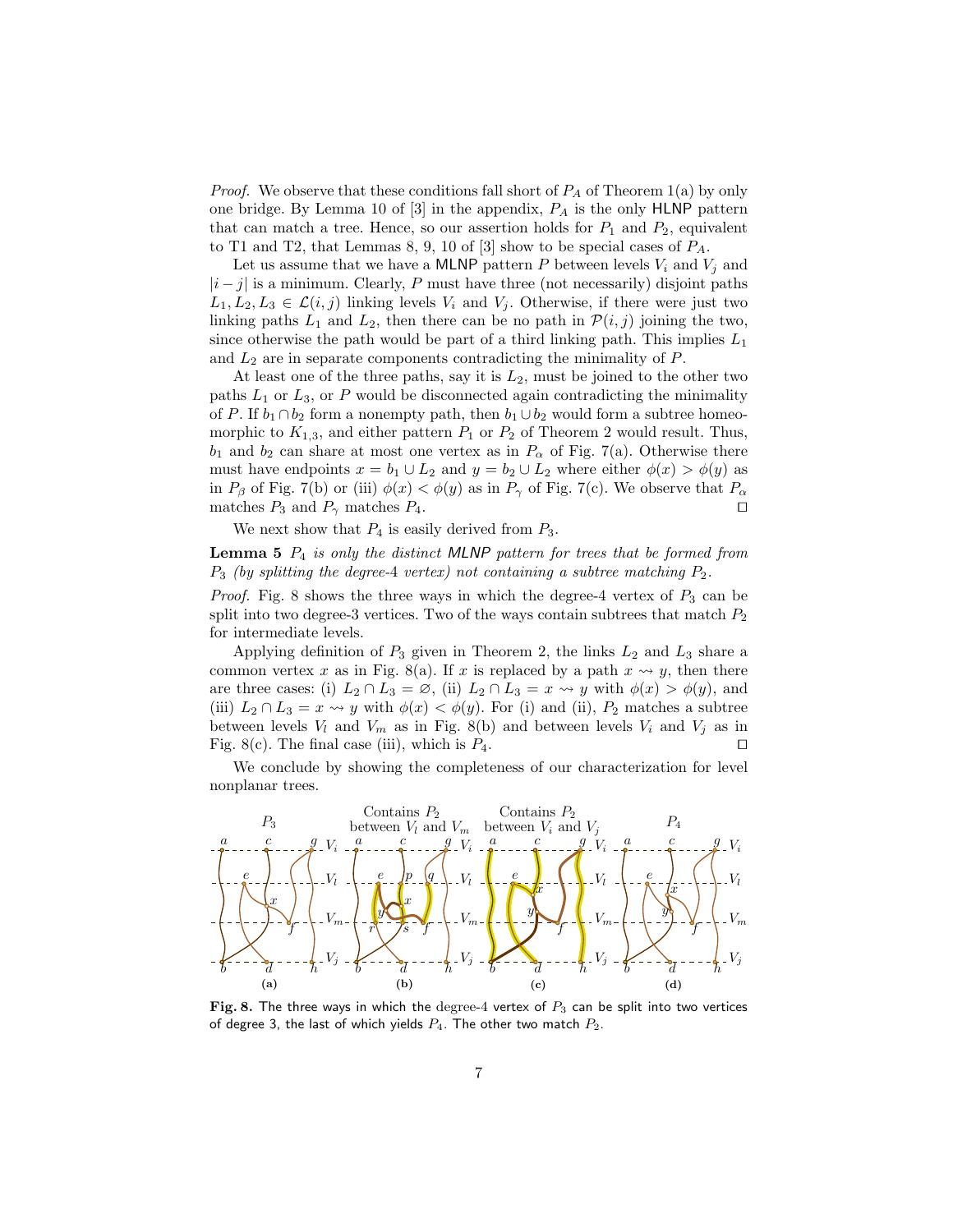

Fig. 9. Examples of pattern  $P_{\alpha}$  in (a) being augmented to form a hierarchy in (b) and (c).

**Theorem 6** A level tree  $T$  is level nonplanar if and only if  $T$  has a subtree matching one of the minimum level nonplanar patterns  $P_1$ ,  $P_2$ ,  $P_3$ , or  $P_4$ .

*Proof Sketch:* We note as in the case of the proof of Lemma 3 in which  $P_3$  is augmented to form a hierarchy, one of the HLNP patterns must apply once the pattern has been augmented. Since this augmentation can always be done to avoid introducing a cycle between levels  $V_i$  and  $V_j$ , either pattern  $P_1$  or  $P_2$  must match a subtree of the augmented pattern by Lemma 10 of [3].

Assume there is a MLNP tree pattern P that matches  $P_{\alpha}$  of Lemma 4 that does not match  $P_1$  or  $P_2$ . There are several cases to consider how the bridges of  $P_{\alpha}$  in P could spans levels between  $V_i$  and  $V_j$ . For each case we augment P to form a hierarchy. We only give the simplest case to illustrate how either  $P$  must match  $P_1$  or  $P_2$  or contain a cycle preventing it from matching a tree. All the other cases are similar variants.

Suppose that neither bridge of the  $P_{\alpha}$  in P is strictly y-monotonic. Then P has a bend at  $e$  in level  $V_l$  in one bridge and a bend at  $f$  in level  $V_m$  in the other as in Fig. 9(a) for some  $i < l < m < j$ . Each bend would require being augmented with a path from the source when forming a hierarchy from above or below as was the case of  $P_3$  being augmented in Fig. 6.

We augment P with a path  $p \leadsto e$  from  $V_i$  to  $V_l$  to form  $P'$ , a hierarchy, that must match  $P_1$  or  $P_2$ . We observe between levels  $V_i$  and  $V_m$ , we have four linking paths. A third bridge  $u \leadsto v$  must be present in P' that is part of a subtree  $\breve{S}$ homeomorphic to  $K_{1,3}$ . Fig. 9(b) gives one such example. While P' matches  $P_2$ between levels  $V_i$  and  $V_m$ , we see that between levels  $V_i$  and  $V_j$ , P must have had the cycle  $u \leadsto v \leadsto e \leadsto b \leadsto u$ , contradicting P being a tree pattern. By inspection, any other placement of  $u \leftrightarrow v$  to connect three of the four linking paths to form  $P_1$  or  $P_2$  similarly implies a cycle in  $P$ .

Hence, P cannot contain any more edges than those of  $P_\alpha$  without matching  $P_1$  or  $P_2$ . We observe that  $P_\alpha$  consists of two paths sharing a common vertex x. Given the minimality of P in minimizing  $|i-j|$ , one path has both endpoints in  $V_i$  with one one vertex in  $V_j$  that can be split into linking paths  $L_1, L_1 \in \mathcal{L}(i, j)$ . Similarly, the other has both endpoints in  $V_j$  with one vertex in  $V_i$  that can also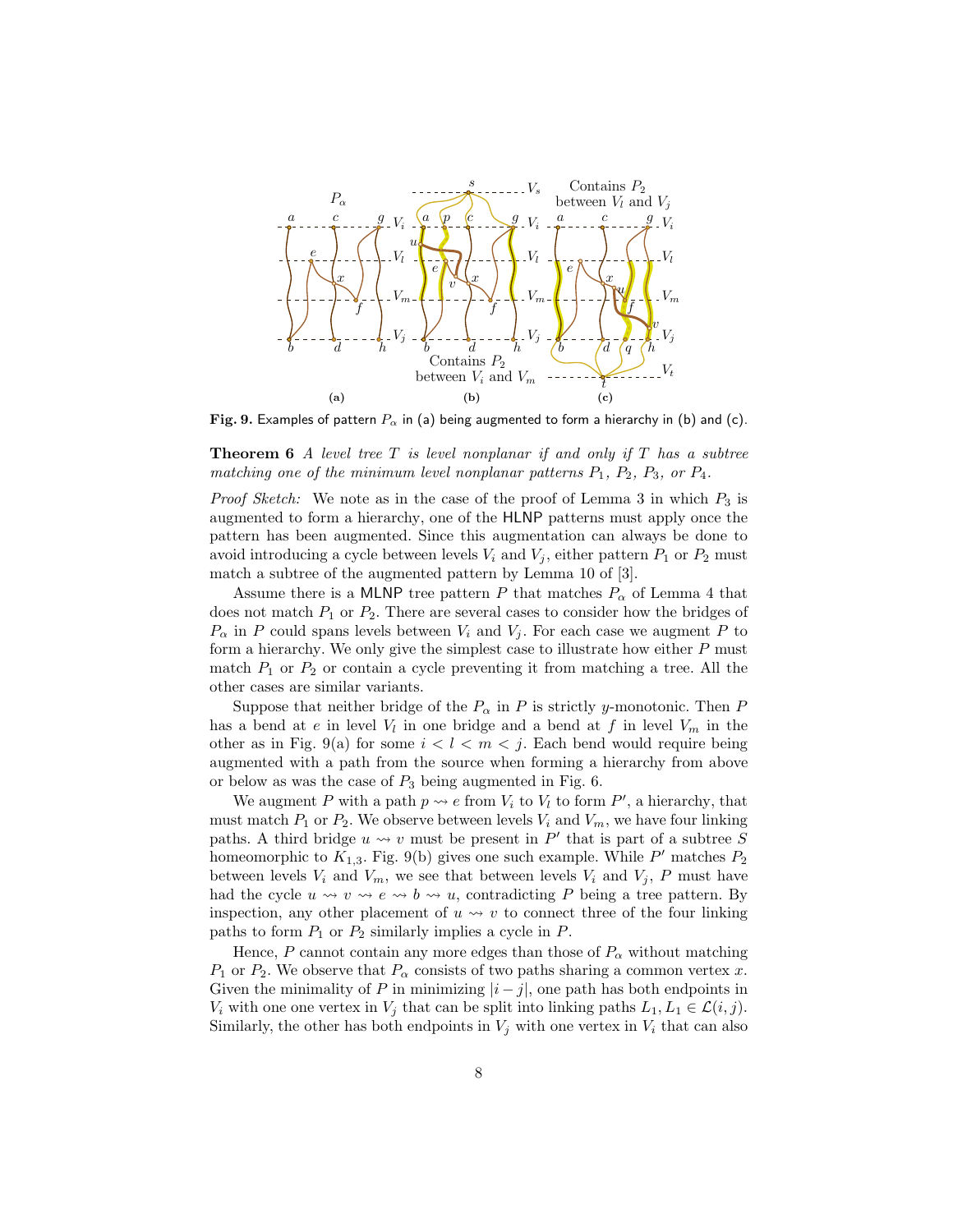be split into the linking paths  $L_3, L_4 \in \mathcal{L}(i, j)$ . In  $P_3$  of Fig. 9(a),  $L_1$  is  $a \rightsquigarrow b$ ,  $L_2$  is  $b \leadsto d \leadsto x \leadsto c$ ,  $L_3$  is  $d \leadsto x \leadsto f \leadsto g$ , and  $L_4$  is  $g \leadsto h$ .

For  $P$  to be level nonplanar, a crossing must be forced between these two paths. This can be accomplished by having  $L_2$  or  $L_3$  meet the condition of  $P_3$ of three subpaths  $C_1 \in \mathcal{L}(i,m)$  linking  $V_i$  to  $V_m$ ,  $C_2 \in \mathcal{L}(l,m)$  linking  $V_l$  to  $V_m$ , and  $C_3 \in \mathcal{L}(l, j)$  linking  $V_l$  to  $V_j$ . This is not the case for the  $P_\alpha$  in Fig. 9(a) since the  $x \rightsquigarrow c$  portion of  $L_2$  does not reach level  $V_m$ , and the  $x \rightsquigarrow d$  portion of  $L_3$  does not reach level  $V_l$ . So for P not to match  $P_3$ , at least one subpath of both  $L_2$  and  $L_3$  from x to  $V_i$  or  $V_j$  must strictly monotonic as was the case in Fig. 9(a). However, in this case  $P$  can always be drawn without crossings. This leaves  $P_3$  as the only possibility of a MLNP pattern matching  $P_\alpha$  that does not  $P_1$  or  $P_2$ .  $□$ 

## 4 Conclusion and Future Work

The sufficiency argument of the MLNP patterns used by Healy *et al.* is flawed in its contention that all MLNP patterns contain a HLNP pattern. Given this flaw, there remains the very likely possibility of the characterization of Healy et al. omitting some MLNP patterns with cycles.

We provided two new MLNP patterns for trees and showed that the new set of four was sufficient. We presented a new approach for showing sufficiency based upon pattern augmentation to form HLNP patterns. However, our approach heavily relied on the underlying graph of the pattern forming a tree and avoiding cycles. For future work remains the open problem of finding the remaining set, if any, of MLNP patterns for graphs with cycles and proving they are sufficient to complete the characterization for all level planar graphs.

## References

- 1. G. Di Battista and E. Nardelli. Hierarchies and planarity theory. IEEE Trans. Systems Man Cybernet., 18(6):1035–1046, 1988.
- 2. A. Estrella-Balderrama, J. J. Fowler, and S. G. Kobourov. Characterization of unlabeled level planar trees. In Kaufman and Wagner, editors,  $14$ th Symposium on Graph Drawing (GD), volume 4372 of LNCS, pages 367–369, 2006.
- 3. P. Healy, A. Kuusik, and S. Leipert. A characterization of level planar graphs. Discrete Math., 280(1-3):51–63, 2004.
- 4. L. S. Heath and A. L. Rosenberg. Laying out graphs using queues. SIAM J. Comput., 21(5):927–958, 1992.
- 5. M. Jünger and S. Leipert. Level planar embedding in linear time. J. Graph Algorithms Appl., 6(1):67–113, 2002.
- 6. M. Jünger, S. Leipert, and P. Mutzel. Level planarity testing in linear time. In  $6th$ Symposium on Graph Drawing (GD), pages 224–237, 1998.
- 7. C. Kuratowski. Sur les problèmes des courbes gauches en Topologie. Fundamenta Mathematicae, 15:271–283, 1930.
- 8. K. Sugiyama, S. Tagawa, and M. Toda. Methods for visual understanding of hierarchical system structures. IEEE Trans. Systems Man Cybernet.,  $11(2):109-125$ , 1981.